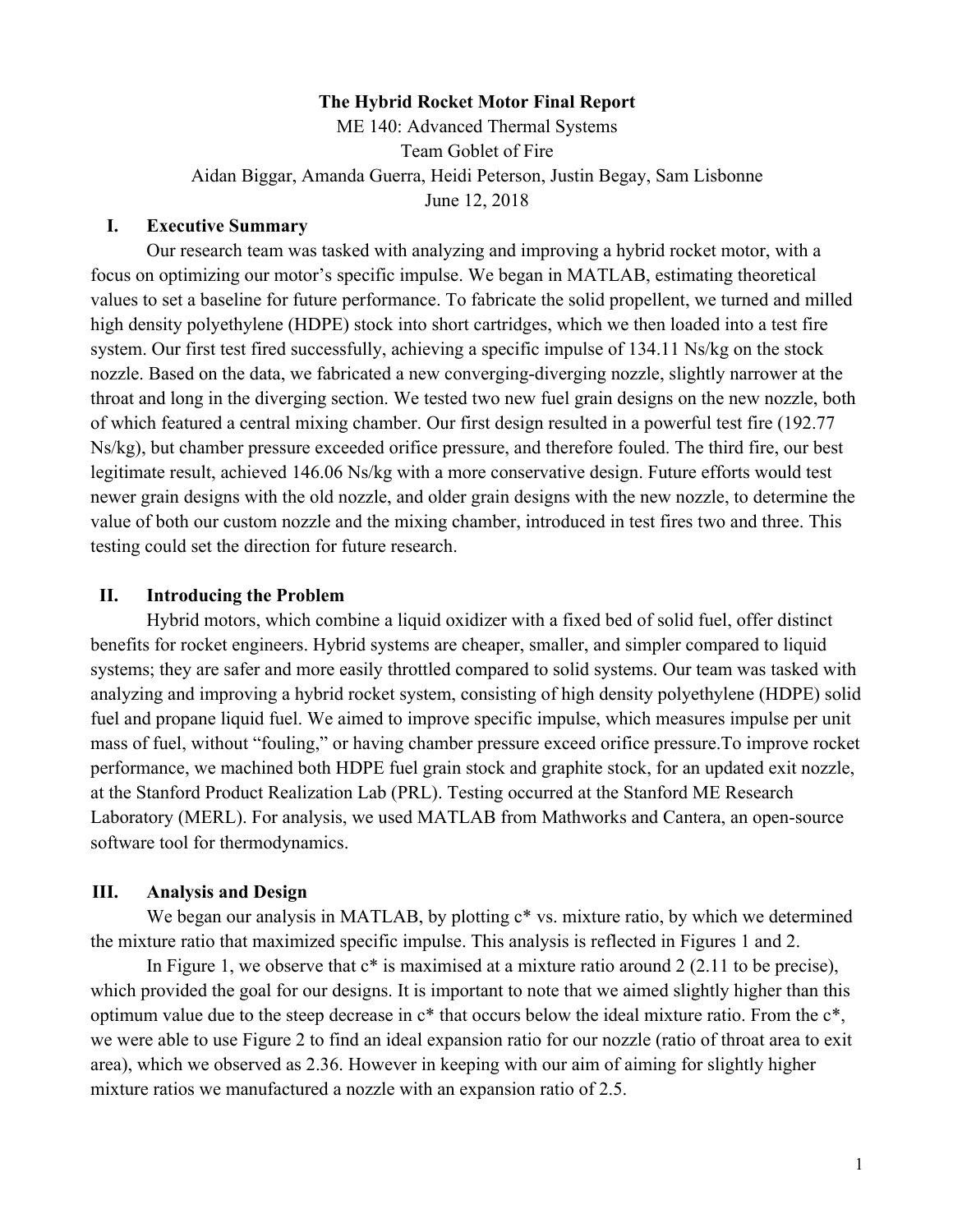

*Fig. 1, left: c\* vs. mixture ratio, with plot points from each of our three test fires. Fig. 2, right: expansion ratio vs. mixture ratio.*

We opted to extend the diverging section as long as practical in order to maximise the thrust. We also manufactured the largest possible inlet area as this would ensure the fastest possible flow through the throat. This is necessary because of the flow through the throat is not choked ( $Ma = 1$ ), then the addition of a diverging section after the throat will actually slow the flow when compared to a simply diverging nozzle (which was the design used for the TA nozzle).

To begin design our first iteration of the fuel grain, we took a conservative approach. Our first design consisted of 10 holes sized 0.25" drilled around a larger hole sized 0.75' in the middle. While drilling the smaller holes around the larger hole, we left a gap between two drilled holes to ensure that there would be no slivering at the end of the burn. We took this conservative approach to the lab and performed our first fire. As expected, we were far from fouling which led us to strive for a more aggressive design.



*Fig. 3, left: Fuel grain profile A, a more conservative design. Fig. 4, right: Fuel grain profile B, a more aggressive design.*



*Fig 5: Our custom-built converging-diverging nozzle.*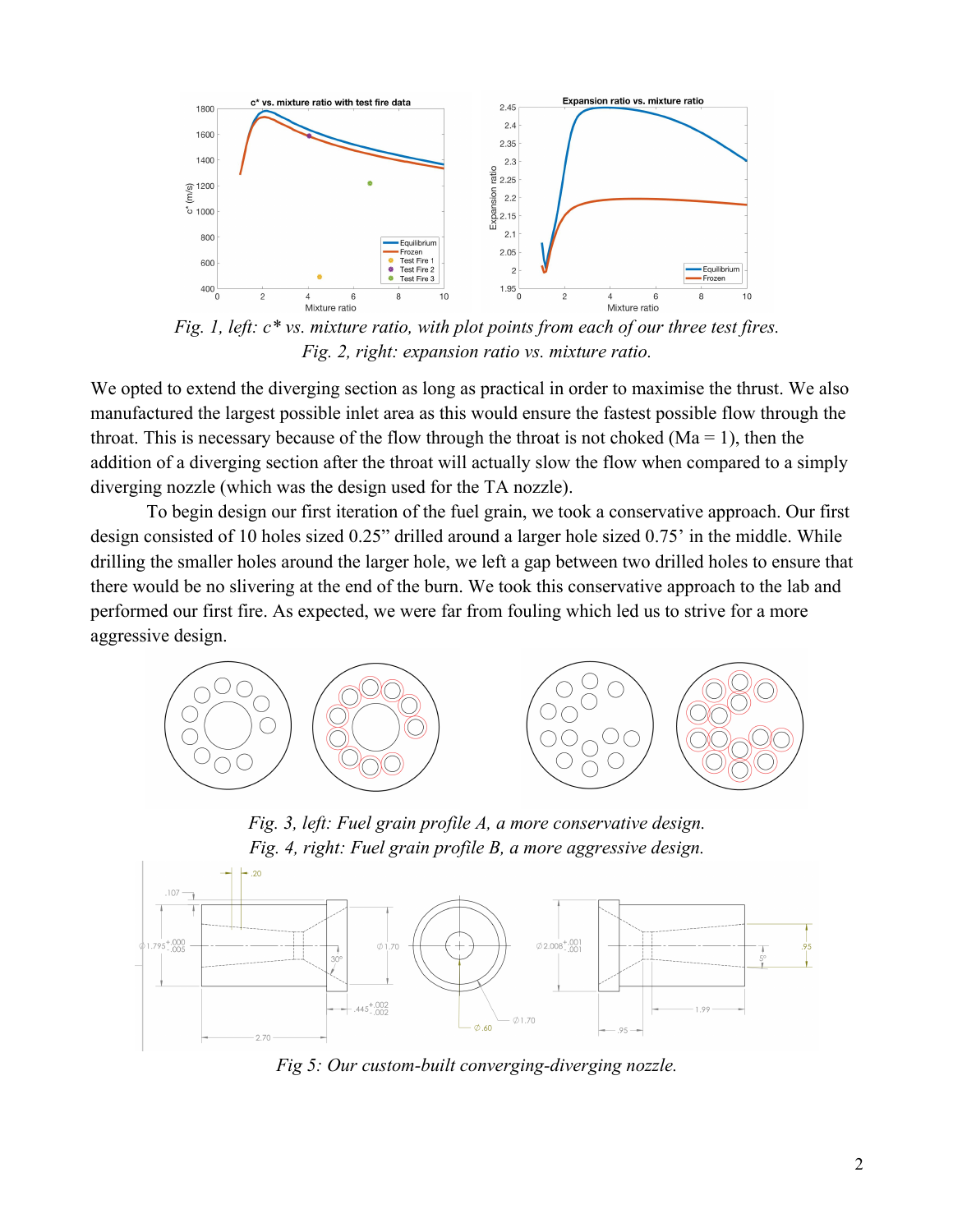A problem we encountered throughout our design process was that of low regression rates, which is a common effect of using hybrid rockets. Our first test fire had a regression rate of around  $0.51*10^{\degree}$ -4 m/sec for an oxidizer fuel ratio of 0.15. In order to mitigate this problem, we could increase the oxidizer flow speed or increase the surface area available for burning through each design iteration. To further better our regression rate, we also increased the amount of heat transfer by introducing turbulence with a mixing chamber. When we focused solely on this design parameter, we opted for the aggressive fuel grain option that was alluded to previously. It gave us a regression rate of  $0.77*10^{\scriptstyle\wedge}$ -4 m/sec, but it came at a steep price.

## **IV. Manufacturing**

In order to implement updated designs, we machined both fuel grain stock and graphite stock (for the nozzle). To process stock HDPE, we turned segments of stock in the lathe down to a diameter of 2.010±0.002", per project specifications. These specs also set a length of 5.375±0.015". Early efforts accurately machined HDPE within tolerance limits, but we soon learned that no drill bit mounted on the mill or drill press - could drill pores through that much material without wandering. As such, we quickly learned to split our 5.375" segment into small pieces, aligning the pores inside the test fire chamber instead of fabricating a single block of fuel. This switch to segmented machining increased manufacturing time per fire, but also increased accuracy and accomodated greater flexibility in our designs, including the mixture chamber for test fires two and three.

We machined our first fuel grain on the drill press, using a laser cut Duron template as a guide for port placement. In order to increase efficiency and precision, we machined the second and third fuel grains on the mill, using coordinates from our Adobe Illustrator files to determine the location of each of the ports. The second and third fuel grain designs also included a central mixing chamber, which we machined on the lathe. Both material frustrations and an intricate design complicated the machining of the graphite nozzle, but we were able to manufacture our nozzle without too many obstacles.

## **V. Testing Results**

Our first test fire featured fuel grain profile A, with no mixing chamber, and fired on the course-provided stock nozzle. The fire avoided fouling and recorded a specific impulse of 134.11 Ns/kg. We observed that we were safely under the fouling limit and had a mixture ratio in our desired range, which gave us freedom to be more aggressive for our subsequent fuel grain designs, and also to optimize by adding our C-D nozzle. Also, as shown in Figure 6, the data for a our first fire was sadly noisy, which made it difficult to make concrete qualitative judgements about the performance beyond the Isp value.

Our second test fire featured fuel grain profile B, with a mixing chamber, and fired on our custom-built nozzle. The fire recorded a specific impulse of 192.77 Ns/kg, but slightly exceeded the pressure threshold, and fouled, and Figure 7 shows the pressure and thrust for this fire. Our third test fire featured fuel grain profile A, now with a mixing chamber, and fired on the custom-built nozzle. This more conservative design did not foul, and moderately improved on the first fire, recording a specific impulse of 146.06 Ns/kg. This third fire was our best legitimate result, however Figure 8 shows that considerable improvement in chamber pressure could have been made without fouling.